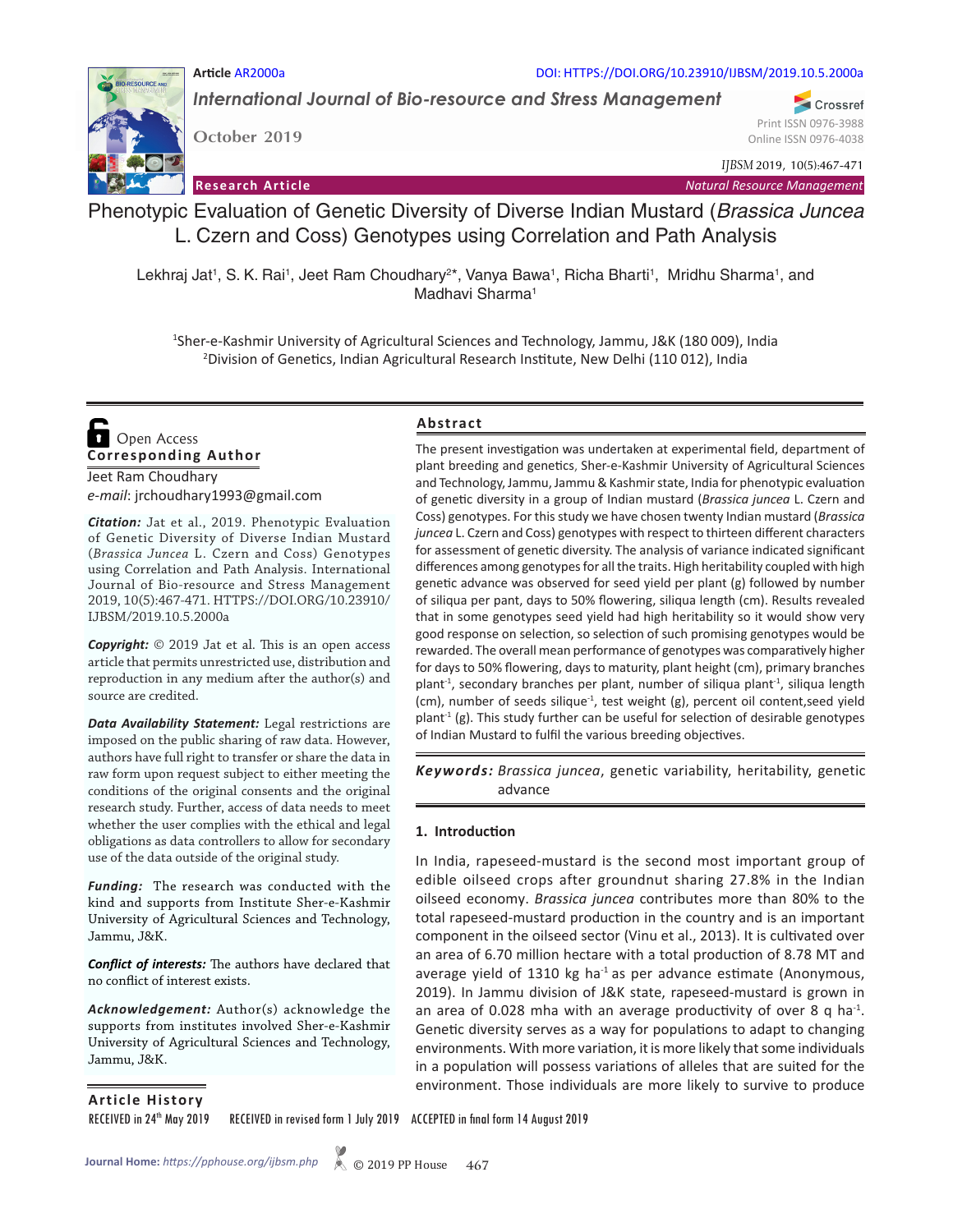offspring bearing that allele. The population will continue for more generations because of the success of these individuals. In all populations, genetic drift occurs constantly—species gradually lose genetic variation. Genetic variation can be measured in a number of different ways. Various methods such as Euclidean distance, Manhattan distance, Pearson correlation, partial correlation, point correlation, linkage coefficients, Jaccard's coefficients etc. are used for studying genetic similarities or distances (Zhang et al., 2007). (Gupta et al*.,*1991), (Vaishnava et al*.,* 2006), (Ray et al., 2014) and (Singh et al., 2010**)** using D2 analysis classified 48,50,30 and 33 genotypes, respectively, for seed yield and its important component traits in Indian mustard. Hu et al., 2007 assessed genetic diversity of B. napus germplasms from China and Europe by using agronomically important traits. Shannon Diversity index based on the k-means clustering and inertia score was used by (Yadava et al., 2009) for the selection of diverse accession from 286 germplasm collections, ensuring higher evenness as well as richness in the sample. (Kumar et al*.,* 2008) evaluated 11 Indian mustard genotypes and found significant difference among them for different traits. He recorded high GCV and PCV for seed yield/ plant (GCV=42.5%, PCV=42.21%) and secondary branches/plant (GCV=41.53%, PCV=42.07%). Since plant breeding research and cultivar development are integral components of improving food production, therefore, availability of and access to diverse genetic sources will ensure that the global food production network becomes more sustainable.

## **2. Materials and Methods**

The study was carried out at experimental field, Sher-e-Kashmir University of Agricultural Sciences and Technology, Jammu, Jammu & Kashmir state, India during rabi season, 2017-18 (15 October 2017 to June 2018). The experimental material was grown in Randomized Blocked Design with 3 replications under normal conditions Each treatment was sown in 3 rows of 5 m length 30 cm and 15 cm spacing. The recommended dose of fertilizers was applied and also the recommended Plant Protection measures were adapted for raising a good crop. Analysis of variance and correlation analysis done using Statistical Analysis System (SAS) Software version 9.3.

The simple correlation coefficients between different characters at genotypic and phenotypic level was worked out between characters as suggested by al- (Jibouriet al.,1958).

```
i. Phenotypic correlation coefficients (r_p)
```
 $r_p = \frac{Cov. XY(p)}{\sqrt{Var. X(p). Var. Y(p)}}$ 

ii. Genotypic correlation coefficients( $r_g$ )  $r_g = \frac{Cov. XY(g)}{\sqrt{Var. X(g). Var. Y(g).}}$ 

Where, Cor. XY (p) and cov. XY (g) denote phenotypic and genotypic covariances between character X and Y, respectively. Var. X (p) and var. X (g) denote variance for characters X and Y, at phenotypic and genotypic levels, respectively. The significance of different correlation coefficients was tested against (v-2) degrees of freedom at 5% and 1%, where v is the no. of varieties on which the observations were recorded.

The path coefficient was done following the procedure outlined by Dewey and Lu (1959) using genotypic correlation of 'cause'with 'effects' was calculated by following simultaneous equations:

| rmp=pmp+rmnpnp+rmo pop   | 1 |
|--------------------------|---|
| rnp= rnmpmp+ pnp+rno pop | 2 |
| rop=romp mp+ ronpnp+pop  | 3 |

where,

Pmp, Pnp, Pop are direct affects of m, n and o on cause P, and rmp, pnp, rmo, Pop… are indirect affects on cause. These simultaneous equations are solved by using matrix method expressed below:

| rmp     | rmp | rmn | rmo | Pmp |
|---------|-----|-----|-----|-----|
| $rnp =$ | rnm | rnn | rno | Pnp |
| rop     | rom | ron | roo | Pop |

or A = B.C. Here, A and B vectors are known. For calculation of C vectors, the formula used is:

### $C = B^{-1}$ , A

Here,  $B^{-1}$  is the inverse matrix of B vector. Pivotal condensation method was used for matrix inversion.

# **3. Results and Discussion**

The data obtained for each of the eleven characters from the 20 genotypes evaluated in three replications under normal was subjected to standard methods of analysis of variance. Table 1 clearly shows significant differences among all the 20 genotypes of Indian mustard for all the characters under normal conditions. The mean value of 20 genotypes of Indian mustard for various characters under normal and rain fed conditions are presented in Appendix I and II. While, general mean, range, variances, coefficient of variation, heritability, genetic advance and genetic advance as percentage of mean for different characters under normal and rain fed conditions are given in Table 1. The estimates of coefficients of variation (GCV and PCV) were found to be high for seed yield per plant followed by number secondary branches per plant and number of siliqua plant $1$  under normal condition. High estimates of heritability (>93%) were observed for the characters namely seed yield per plant**,** followed by, days to 50% flowering, number of siliqua plant<sup>-1</sup> (Table 2) Mean sum square due to genotypes were significant for all traits. This is show the presence of clear significant difference among the genotypes in normal conditions. Similar, findings have also been reported in mustard by (Matho et al*.,* 2002), (Singh et al., 2003), (Moondal et al*.,* 2000), and (Singh et al*.,* 2010).

The highest estimate of expected genetic advance was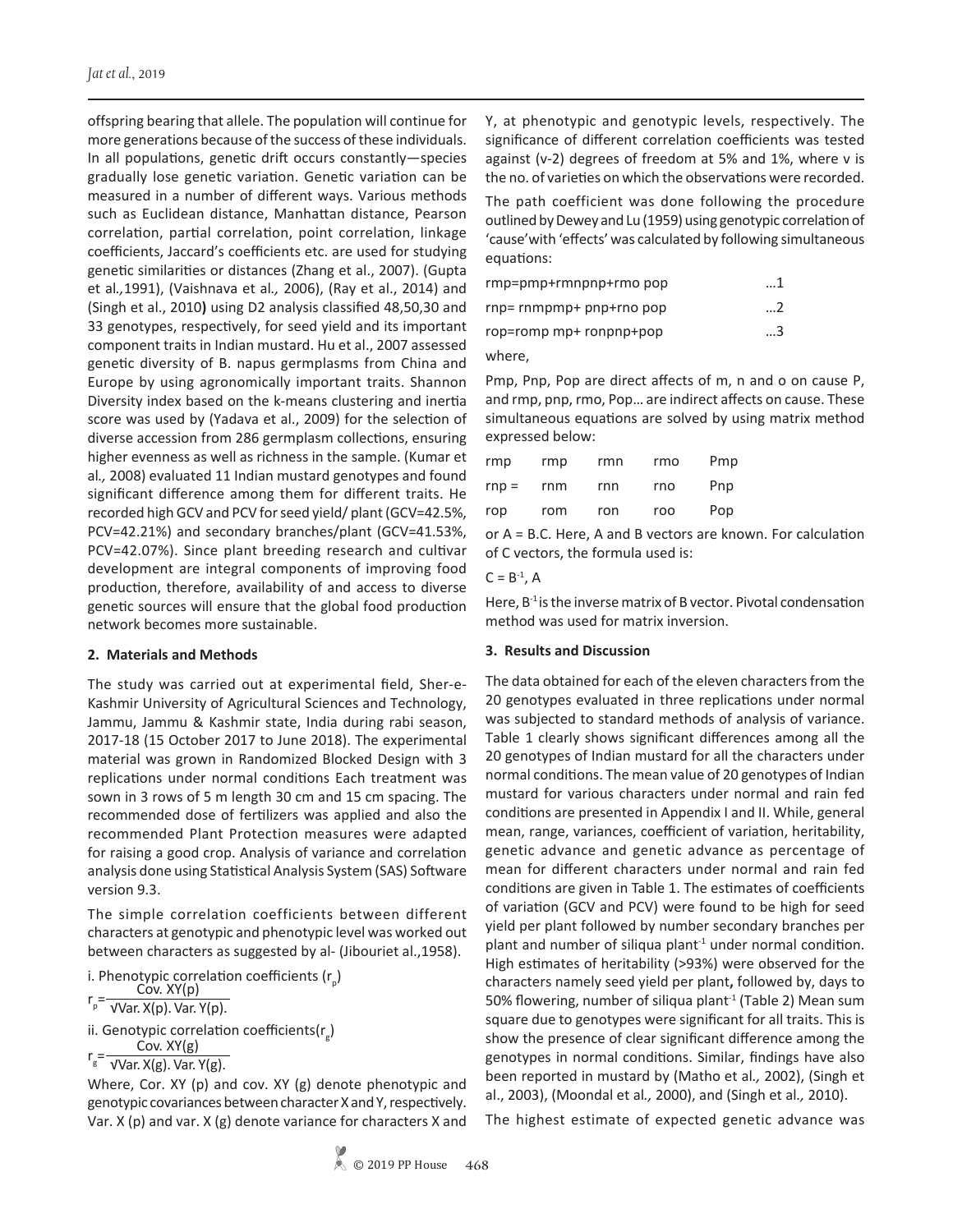*International Journal of Bio-resource and Stress Management* 2019, 10(5):467-471

| Table 1: Analysis of variance for seed yield and its related traits under irrigated condition (E <sub>1</sub> ) |    |            |           |           |            |            |             |           |  |  |  |
|-----------------------------------------------------------------------------------------------------------------|----|------------|-----------|-----------|------------|------------|-------------|-----------|--|--|--|
| d.f.<br>Source of variation                                                                                     |    | DF         | <b>DM</b> | PH        | PBP        | <b>SBP</b> | <b>NSP</b>  | <b>SL</b> |  |  |  |
| Replication                                                                                                     | 2  | 2.617      | 0.867     | 137.335   | 0.428      | 9.874      | 1016.180    | 0.142     |  |  |  |
| Genotypes                                                                                                       | 19 | 79.084**   | 60.702**  | 501.177** | $1.839*$   | 29.994**   | 10988.922** | $0.543**$ |  |  |  |
| 38<br>Error                                                                                                     |    | 3.687      | 4.902     | 126.259   | 0.968      | 8.825      | 689.316     | 0.142     |  |  |  |
| Table 1: Continue                                                                                               |    |            |           |           |            |            |             |           |  |  |  |
| Source of variation                                                                                             |    | <b>NSS</b> | <b>TW</b> | <b>OC</b> | <b>SYP</b> |            | <b>RL</b>   | HI        |  |  |  |
| Replication                                                                                                     |    | 2.792      | 0.106     | 2.668     | 1.383      |            | 1.502       | 1.547     |  |  |  |
| Genotypes                                                                                                       |    | $3.822**$  | $0.459**$ | $7.190**$ | 19.949**   |            | 12.504**    | $3.130**$ |  |  |  |
| Error                                                                                                           |    | 1.501      | 0.074     | 2.419     | 0.457      |            | 4.626       | 0.673     |  |  |  |

DF: Days to 50% flowering; DM: Days to maturity; PH: Plant height (cm); PBP: Primary branches plant<sup>-1</sup>: SBP: Secondary branches plant<sup>-1</sup>; NSP: Number of siliqua plant<sup>-1</sup>; SL: Siliqua length (cm); NSS: Number of seeds siliqua<sup>-1</sup>; TW: Test weight (g); OC: Oil content (%); SYP: Seed yield plant<sup>-1</sup> (g); RL: Root length (cm); HI: Harvest index (%);  $*,$  \*\* Significant at 5% and 1% level of significance, respectively

Table 2: Range, Mean, Variance, Coefficient of variation, Heritability in broad sense, Genetic advance and Genetic advance as percentage of mean for different characters in Indian mustard genotypes under normal condition  $(\mathsf{E}_1)$ 

| Characters                             | Mean   | Range         | GV      | PV      | Coefficient of<br>variation |                 | Herita-<br>bility | Genet-<br>ic Ad- | G.A PM |
|----------------------------------------|--------|---------------|---------|---------|-----------------------------|-----------------|-------------------|------------------|--------|
|                                        |        |               |         |         | Geno-<br>typic              | Pheno-<br>typic | $(\%)$            | vance            |        |
| Days to 50% flowering                  | 59.03  | 48.67-69.00   | 25.30   | 28.81   | 8.492                       | 9.093           | 87.20             | 9.64             | 16.30  |
| Days to maturity                       | 128.33 | 121.00-138.00 | 18.60   | 23.50   | 3.360                       | 3.777           | 79.14             | 7.90             | 6.15   |
| Plant height (cm)                      | 218.32 | 197.56-238.00 | 124.97  | 251.23  | 5.120                       | 7.260           | 49.74             | 16.24            | 7.43   |
| Primary branches plant <sup>-1</sup>   | 5.23   | 3.01-6.78     | 0.290   | 1.258   | 10.291                      | 21.432          | 23.05             | 0.53             | 10.18  |
| Secondary branches plant <sup>-1</sup> | 17.33  | 12.56-25.00   | 7.056   | 15.88   | 15.330                      | 22.998          | 44.43             | 3.64             | 21.04  |
| Number of siliqua plant <sup>-1</sup>  | 365.96 | 266.00-462.67 | 3433.20 | 4122.51 | 16.011                      | 17.544          | 83.27             | 110.15           | 30.09  |
| Siliqua length (cm)                    | 5.00   | 4.22-5.76     | 0.133   | 0.275   | 7.300                       | 10.498          | 48.42             | 0.52             | 10.47  |
| Number of seeds siliqua $^{-1}$        | 14.76  | 12.56-16.56   | 0.773   | 2.274   | 5.958                       | 10.215          | 34.02             | 1.05             | 7.15   |
| Test weight (g)                        | 5.27   | 4.90-6.20     | 0.128   | 0.202   | 6.438                       | 8.079           | 63.49             | 0.588            | 10.56  |
| Oil content (%)                        | 39.77  | 36.96-42.42   | 1.590   | 4.009   | 3.171                       | 5.035           | 39.66             | 1.636            | 4.14   |
| Root length (cm)                       | 21.11  | 17.57-24.31   | 2.625   | 7.252   | 7.675                       | 12.755          | 36.20             | 2.08             | 9.51   |
| Harvest index (%)                      | 7.06   | 5.62-9.13     | 0.819   | 1.492   | 12.817                      | 17.300          | 54.88             | 1.38             | 19.56  |
| Seed yield plant <sup>-1</sup> (g)     | 15.60  | 12.33-19.62   | 6.490   | 6.95    | 16.337                      | 16.903          | 93.42             | 5.07             | 32.53  |

GV: Genotypic variance; PV: Phenotypic variance; G.A PM: G.A. as percentage of mean

recorded for number of siliqua plant $1$  under normal condition under normal condition and under rain fed condition highest genetic advance was recorded for plant height.The genetic advances expressed as percentage of mean were high for seed yield plant<sup>-1</sup> followed by number of silique plant<sup>-1</sup> and secondary branches plant $1$  under normal condition.

## *3.1. Correlations between different characters*

Under normal condition days to 50 per cent flowering had a significant positively correlation with plant height (r=0.596\*\*), while significant negative correlation were observed for oil content (r=-0.554\*\*), harvest index (r=-0.567\* ) and seed yield (r=-0.412\*\*) at phenotypic level and same situation was observed at genotypic level except oil content (Table 3). Days to maturity had significant positive correlation with oil content (r=-0.450\*\*) and significantly negative correlation for plant height (cm) (r=-0.405\*\*), at phenotypic level under normal condition. Plant height had a significantly positive correlation with secondary branches plant<sup>-1</sup> ( $r=0.523**$ ), while siliqua length (cm) (r=-538\*\*) and primary branches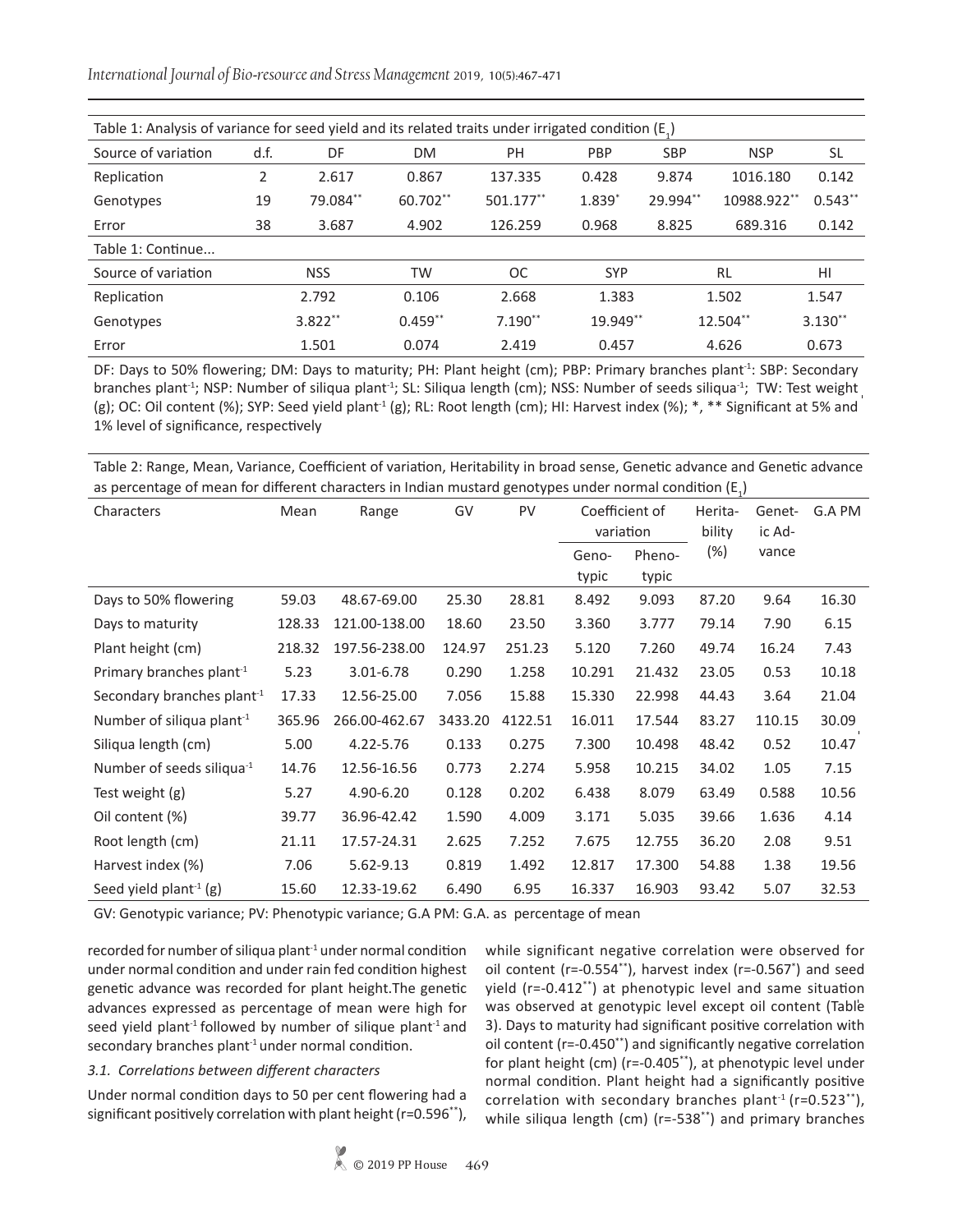| Char-      |                           | DF   | DM             | PH          | PBP         | SBP        | <b>NSP</b> | SL         | <b>NSP</b> | TW        | OC         | RL         | H1          | SYP         |
|------------|---------------------------|------|----------------|-------------|-------------|------------|------------|------------|------------|-----------|------------|------------|-------------|-------------|
| acters     |                           |      |                |             |             |            |            |            |            |           |            |            |             |             |
| DF         | $r_{n}$                   |      | $1.00 - 0.308$ | $0.596**$   | $-0.041$    | 0.228      | 0.250      | $-0.174$   | $-0.004$   | 0.521     | $-0.554**$ | 0.184      | $-0.567$ ** | $-0.412**$  |
|            | $r_{\rm g}$               | 1.00 | $-0.322$       | $0.431***$  | $-0.009$    | 0.081      | 0.243      | $-0.081$   | 0.002      | 0.421     | $-0.264$   | 0.090      | $-0.443**$  | $-0.380**$  |
| DM         | $r_{p}$                   |      | 1.00           | $-0.405***$ | $-0.271$    | $-0.319$   | 0.192      | 0.107      | $-0.199$   | $-0.290$  | $0.450**$  | $-0.112$   | 0.254       | 0.146       |
|            | $\mathsf{r}_{\rm g}$      |      | 1.00           | $-0.310$    | $-0.233$    | $-0.221$   | 0.188      | $-0.052$   | $-0.051$   | $-0.247$  | 0.201      | 0.069      | 0.141       | 0.142       |
| PH         | $\mathsf{r}_{\mathsf{p}}$ |      |                | $1.00\,$    | $-0.399$ ** | $0.523**$  | 0.226      | $-0.538**$ | $-0.068$   | 0.240     | $-0.215$   | 0.082      | $-0.174$    | $-0.162$    |
|            | $\mathsf{r}_{\mathsf{g}}$ |      |                | 1.00        | 0.011       | $0.346**$  | 0.108      | $-0.133$   | $-0.175$   | 0.165     | $-0.194$   | $-0.056$   | $-0.0003$   | $-0.072$    |
| PBP        | $\mathsf{r}_{_{\sf p}}$   |      |                |             | 1.00        | $-0.487**$ | $-0.108$   | 0.241      | 0.188      | 0.175     | $0.923**$  | $-0.045$   | $-0.074$    | 0.149       |
|            | $\mathsf{r}_\mathsf{g}$   |      |                |             | 1.00        | 0.148      | 0.038      | 0.279      | 0.126      | 0.131     | 0.239      | $-0.053$   | 0.139       | 0.039       |
| SBP        | $\mathsf{r}_{_{\sf p}}$   |      |                |             |             | 1.00       | $0.348**$  | $-0.270$   | 0.186      | $-0.328*$ | 0.171      | $0.565***$ | $-0.154$    | 0.136       |
|            | $\mathsf{r}_{\rm g}$      |      |                |             |             | 1.00       | 0.269      | $-0.161$   | 0.044      | $-0.155$  | $-0.137$   | 0.009      | 0.086       | 0.085       |
| <b>NSP</b> | $\mathsf{r}_{_{\sf p}}$   |      |                |             |             |            | 1.00       | $-0.155$   | $-0.113$   | 0.167     | 0.109      | $-0.173$   | 0.137       | 0.0003      |
|            | $\mathsf{r}_{\mathsf{g}}$ |      |                |             |             |            | 1.00       | $-0.165$   | 0.014      | 0.120     | 0.067      | $-0.126$   | 0.058       | $-0.0006$   |
| SL         | $\mathsf{r}_{_{\sf p}}$   |      |                |             |             |            |            | 1.00       | 0.421      | 0.174     | 0.312      | $0.455***$ | 0.182       | $0.371***$  |
|            | $\mathsf{r}_\mathsf{g}$   |      |                |             |             |            |            | 1.00       | 0.195      | 0.202     | 0.246      | 0.075      | 0.146       | 0.266       |
| <b>NSS</b> | $\mathsf{r}_{_{\sf p}}$   |      |                |             |             |            |            |            | 1.00       | 0.319     | $-0.068$   | $0.804**$  | $-0.627**$  | $-0.595$ ** |
|            | $\mathsf{r}_{\mathsf{g}}$ |      |                |             |             |            |            |            | 1.00       | 0.164     | $-0.043$   | $0.377**$  | $-0.370**$  | $-0.402**$  |
| TW         | $\mathsf{r}_{_{\sf p}}$   |      |                |             |             |            |            |            |            | 1.00      | $-0.316$   | $0.434***$ | $-0.313$    | $-0.458$ ** |
|            | $\mathsf{r}_\mathsf{g}$   |      |                |             |             |            |            |            |            | 1.00      | $-0.075$   | 0.129      | $-0.146$    | $-0.322*$   |
| OC         | $\mathsf{r}_{_{\sf p}}$   |      |                |             |             |            |            |            |            |           | 1.00       | 0.027      | $0.745***$  | $0.660**$   |
|            | $\mathsf{r}_\mathsf{g}$   |      |                |             |             |            |            |            |            |           | 1.00       | $-0.012$   | 0.130       | $0.397**$   |
| RL         | $\mathsf{r}_{_{\sf p}}$   |      |                |             |             |            |            |            |            |           |            | 1.00       | $-0.351$ ** | $-0.304$    |
|            | $\mathsf{r}_{\mathsf{g}}$ |      |                |             |             |            |            |            |            |           |            | 1.00       | $-0.233$    | $-0.159$    |
| HI         | $\mathsf{r}_{_{\sf p}}$   |      |                |             |             |            |            |            |            |           |            |            | 1.00        | $0.884**$   |
|            | $\mathsf{r}_\mathsf{g}$   |      |                |             |             |            |            |            |            |           |            |            | 1.00        | $0.664**$   |
| SYP        | $\mathsf{r}_{_{\sf p}}$   |      |                |             |             |            |            |            |            |           |            |            |             | 1.00        |
|            | $r_{\rm g}$               |      |                |             |             |            |            |            |            |           |            |            |             | 1.00        |

Table 3: Correlation coefficients at phenotypic and genotypic levels between different characters of Indian mustard genotypes under normal condition  $(E_1)$ 

plant<sup>-1</sup> (r=-0.399<sup>\*\*</sup>), negative correlation at phenotypic level. Primary branches plant<sup>-1</sup> had a significant positive correlation with oil content (%) (r= 0.923<sup>\*\*</sup>), while significant negative correlation was observed for secondary branches per plant (r=-0.487\*\*) at phenotypic level under normal condition. Under normal condition secondary branches per plant had a significant positive correlation with number of siliqua per plant (r=0.348\*\*), root length (cm) (r= 0.565\*\*) at phenotypic level. Number of siliqua per plant had a significant positive correlation with test weight (g) ( $r=0.590**$ ) at phenotypic level and genotypic level. Siliqua length had significant positive correlation with root length (cm) (r= 0.455\*\*) and seed yield per plant (r=0.371\*\*) at phenotypic level under normal condition. Number of seeds per siliqua had significant positive correlation with root length (cm) (r= 0.804\*\*) and significant

negative correlation with harvest index (%) (r=0.-627\*\*) seed yield per plant (r=-0.595\*\*) at genotypic and phenotypic level under normal condition. Under normal condition test weight had significant positive correlation with root length (cm) (r=0.377\*\*) at genotypic and phenotypic level, while negatively correlated with harvest index (%) (r=-0.370\*\*) at phenotypic level and negatively correlated seed yield plant<sup>-1</sup> (r=-0.402<sup>\*\*</sup>) at phenotypic level with genotypic levels under normal condition. Oil content had significant positive correlation with harvest index (%)(r=0.745\*\*) and seed yield per plant (g) (r=0.660\*\*) at phenotypic level and genotypic levels under normal condition. Root length (cm) had a significant positive correlation with seed yield per plant. Harvest index had significant positive correlation with seed yield per plant at phenotypic level and genotypic levels. In present study